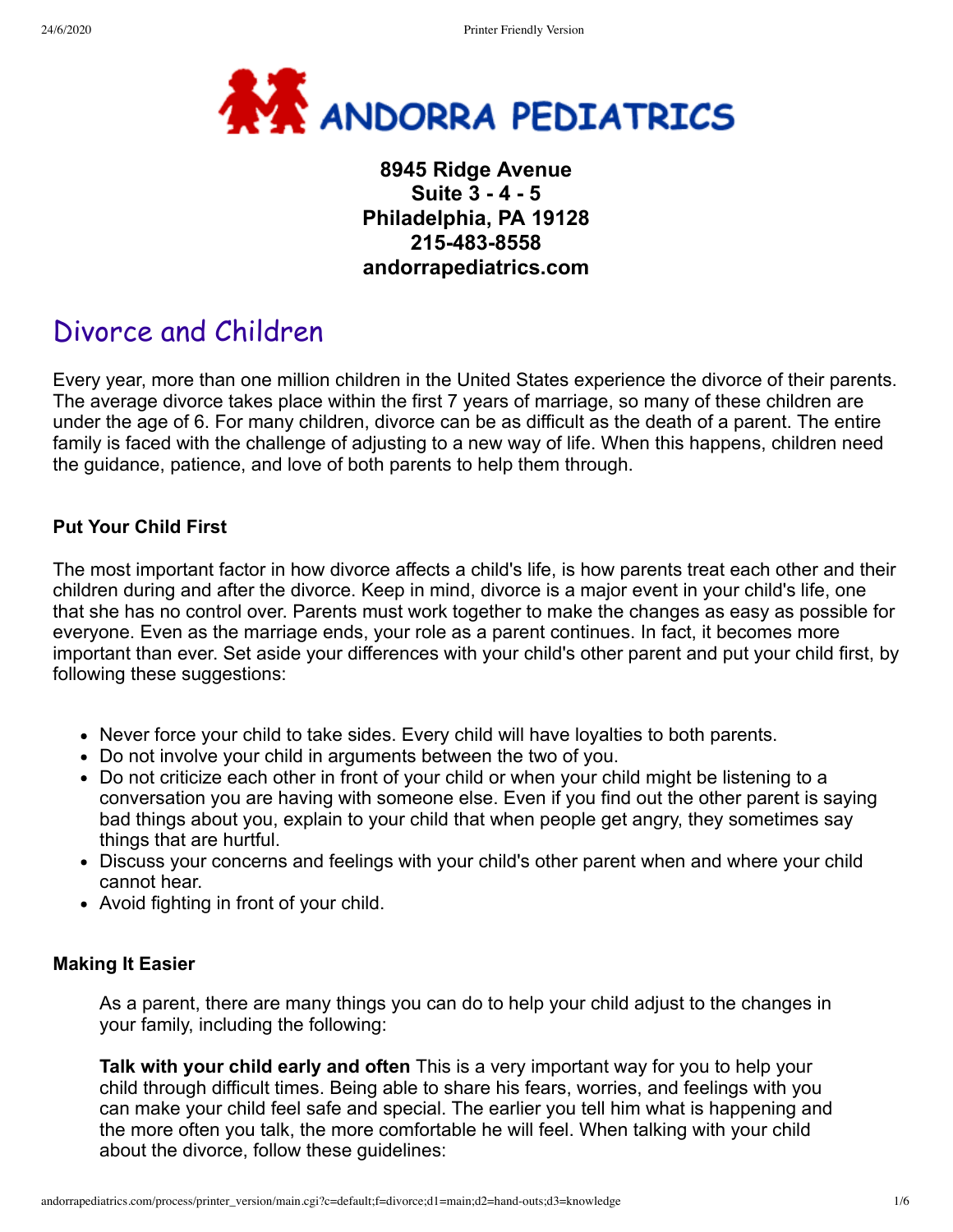**Be completely honest and open about the circumstances.** Talk about the divorce in simple terms. For example, "Your dad and I are having some trouble getting along" or "Your mother and I are thinking we may need to separate."

**Make sure your child knows he is not responsible.** Children will often think it is their fault that one parent has left. They may blame themselves or feel alone, unwanted, or unloved. Let your child know the changes are not his fault, that you love him and will not leave him. Try not to blame your ex-spouse or show your anger. Explain that parents sometimes make adult decisions to live separately.

**Be patient with questions.** You do not have to have all the answers. Sometimes just carefully listening to your child's concerns is more helpful than talking. Following are questions you might expect from your child:

- Why are you getting divorced?
- Will you ever get back together again?
- Where am I going to live?
- Will we move?
- Will I have to change schools?
- Was the divorce my fault?
- How often will I see Daddy/Mommy?
- Are we going to be poor?

Give your child the reassurance he needs to feel safe and loved. If needed, don't hesitate to get help from your pediatrician or a family counselor.

**Allow Your Child To Be A Child** Resist using your child as a replacement for your exspouse. Avoid pressuring children with statements like, "You are the man in the family now" or "Now I have to depend on you." Children have a right to enjoy childhood and grow up at a normal pace. As they grow older, they will be able to take on more responsibility and help around the house. Don't expect too much too soon.

Respect The Relationship Between Your Child And The Other Parent Allow your children to spend time with their other parent without making them feel guilty or disloyal to you. When a parent leaves, many children are afraid the other one may leave too. Reassure your children that you both still love them even though they may only be living with one parent at a time. It is important to let your children show their love to both parents. Unless your ex-spouse is unfit to parent, try not to let your differences keep your children away from him or her. Remember, one of the most important ways to help your children cope with a separation or divorce is to help them maintain a strong, loving relationship with both parents.

**Keep Your Child's Daily Routine Simple And Predictable** Many divorced parents feel guilty that the divorce has upset their children. They find it hard to discipline the children when they need it. Making rules, setting a good example, and providing emotional support can be difficult. Giving in to your child's demands will not help. Anger or difficult behavior may be part of your child's attempts to cope with the divorce. Set sensible limits. Schedule meals, chores, and bedtime at regular times so that your child knows what to expect each day. Parents living separately should agree on a set of consistent rules for both households. It is also very important to live up to your promises to visit or spend time with your child. A routine weekly or monthly schedule may be comforting to your child.

**Use Help From The Outside** Children often turn to neighbors, grandparents, and peers for comfort and attention. These relationships can offer support and stability to children as well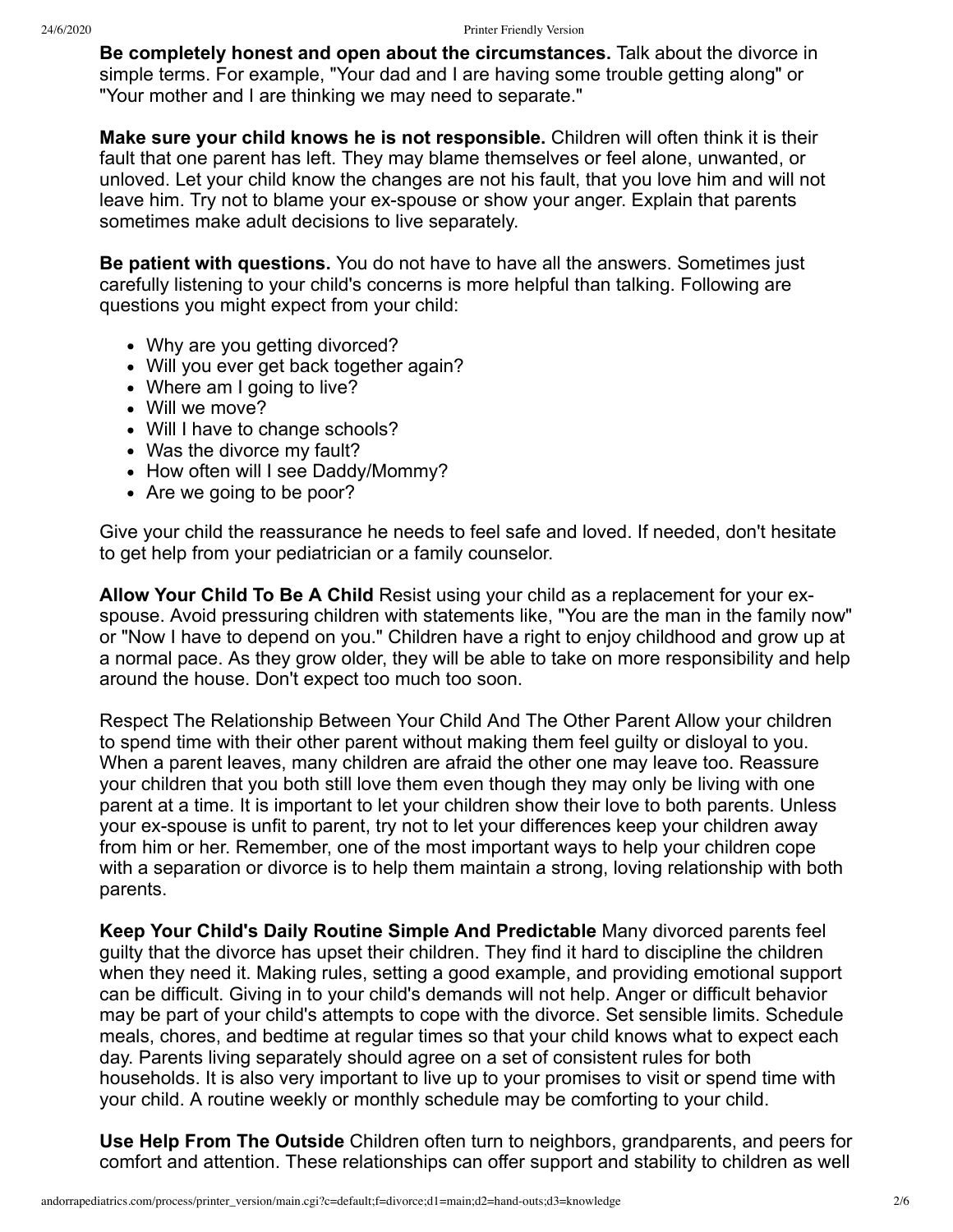as needed relief to a parent. Teachers or school social workers that are aware of the divorce and understand the child's problems may also be able to give a helping hand.

For parents too, the changes are not easy. Many adults going through a divorce experience depression. If you are suffering from anxiety or depression as a result of a divorce or separation, don't be afraid to see a counselor. It is important for parents to be healthy so they can be available to their children during this difficult time. Social agencies, mental health centers, women's centers, and support groups for divorced or single parents are helpful. There are also many informative books and articles about divorce for both parents and children (see "For More Information"). Your pediatrician is very aware of the effects that separation and divorce may have on emotions and behavior. He or she can help you find ways to cope with the stress you and your children are feeling.

**Adjusting To A New Life** Children have great strength and the ability to bounce back from rough times. After a divorce, children may even develop much closer relationships with each parent. In time, most children learn to accept the changes brought on by divorce. The challenge becomes much easier though, when both parents provide the understanding, support, and love that all children need from their mothers and fathers, even after they separate.

# **How Children React To Divorce**

Reactions to a divorce can vary depending on your child's age, sex, temperament, past experiences, and family support. The following are normal ways that your child may react to a separation or divorce. If any of these behaviors become excessive, talk to your pediatrician.

## **Children under 3 years of age may:**

- Be sad
- Be afraid of others
- Not want to be separated from one parent
- Have problems eating or sleeping
- Have trouble with toilet training
- Have outbursts or tantrums
- Blame themselves for the divorce especially children between 3 and 5 years of age.

## **School-age children may:**

- Be moody or angry
- Have problems eating or sleeping
- Seem distracted and faraway
- Not do as well in school
- Have tantrums
- Be more aggressive or angry
- Express their sadness and wish for parents to get back together
- Worry about divided loyalty to their parents

#### **Adolescents may:**

- Withdraw emotionally from family and/or friends
- Become aggressive or angry
- Engage in risky behaviors such as sexual experimentation or use of drugs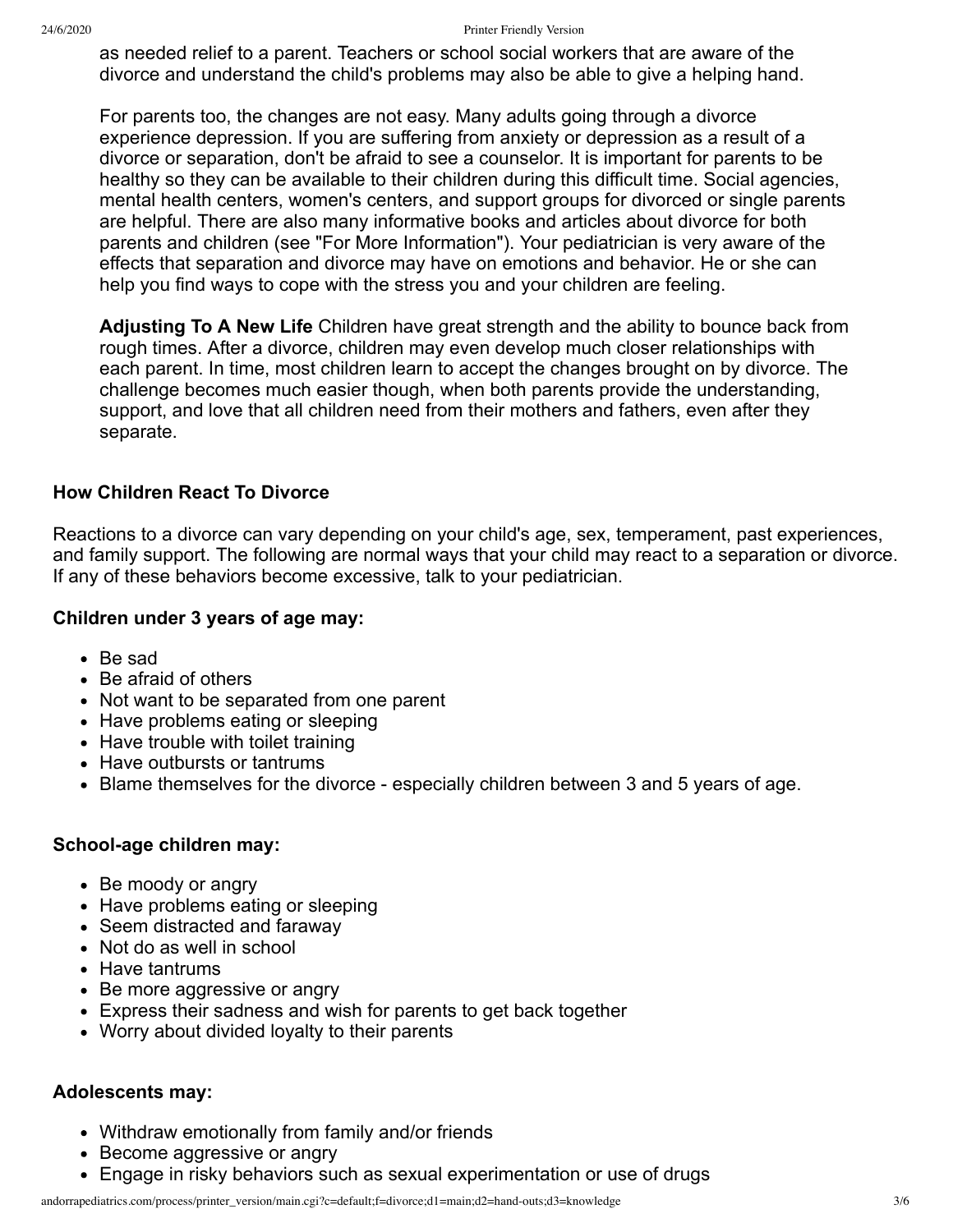- Worry about the financial effects of divorce on the family
- Have problems eating or sleeping
- Feel depressed

# **A Word About Custody**

Custody arrangements can be one of the most difficult issues in a divorce. Today, parents are able to work out a wide variety of custody and visitation arrangements. Physical custody defines where the child lives and can be split between both parents. Even if physical custody remains with one parent, the other parent can share legal custody. Legal custody allows a parent to share in key decisions such as a child's schooling, medical treatment, and religion.

Although mothers are still more likely to maintain custody of the child, more and more fathers are now taking on this role. While there is no evidence that one form of custody is better than another, all children need a stable place where they feel secure.

Even more important than custody is that both parents remain as involved as possible. Ideally, both parents should play a role in the child's life by helping with homework, attending athletic or other afterschool events, and contributing emotional and financial support. The parents should work together to arrange a flexible schedule for visits. Neither parent should be prevented from taking part in raising the child. Make sure your child knows that it is OK to love both parents.

If you are having custody disagreements, consider calling a mediator to help settle disagreements. Mediators can be found by contacting a lawyer or family court.

## **Child Support**

According to the US Department of Health and Human Services, millions of female-headed households do not receive child support. In some cases, one parent does not want money from the other parent. In others, the parent may not be able or willing to pay or perhaps cannot even be found. Many times, the parent with custody simply does not enforce the child support agreement.

The financial burden of raising a child should not fall on one parent alone. Both parents have a financial obligation to their child. However, even when child support is paid, money issues may still be a problem between parents. Remember, if either parent uses money as a weapon, it is the child who is caught in the cross fire.

Contact your state's child support enforcement agency for guidelines on what parents must pay for child support. If your child's other parent will not cooperate, your state or local government may take action to force payment. State agencies can also help if your child's other parent has suddenly moved and you do not know where he or she is living. In most cases, it is often helpful to talk with an attorney.

**For more information, contact:** Department of Health and Human Services Office of Child Support Enforcement 370 L'Enfant Promenade, SW Washington, DC 20447 202/401-9373 Web site: http://www.acf.dhhs@.gov/programs/cse/index.html

There are many excellent books available on coping with divorce for both you and your children. Here are just a few to look for at your local library or bookstore. Please note: These materials have not been reviewed by the American Academy of Pediatrics.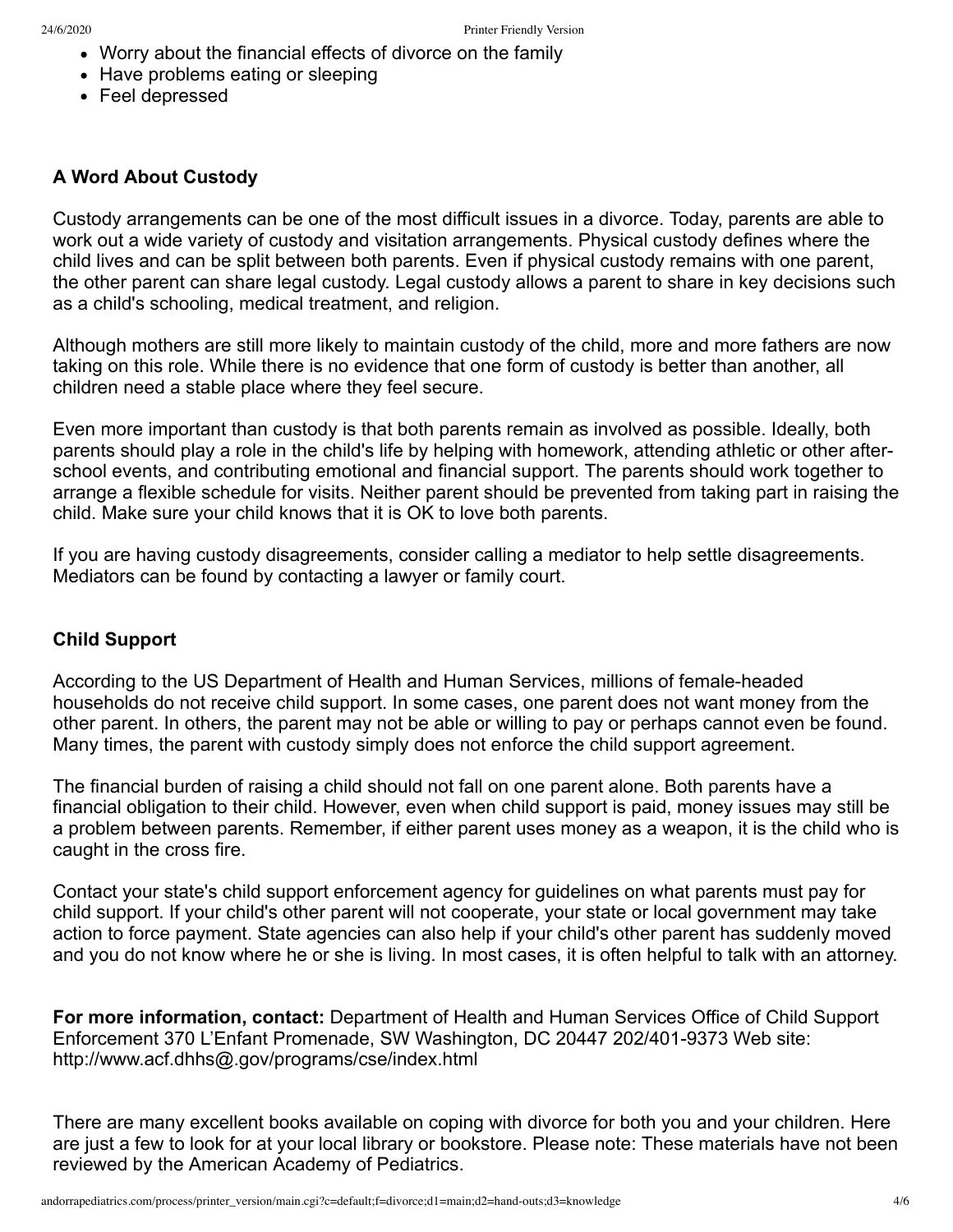# **Preschoolers:**

- The Dinosaurs Divorce: A Guide for Changing Families by Laurene Krasny Brown and Marc
- Brown (Little Brown & Co. 1988)
- It's Not Your Fault, Koko Bear by Vicki Lansky (Book Peddlers, 1998)

# **School-age kids:**

- The Boys and Girls Book About Divorce by Richard Gardner (Bantam, 1970)
- How It Feels When Parents Divorce by Jill Krementz (Knopf, 1988)
- Why Are We Getting a Divorce? by Peter Mayle (Crown Publishers, 1988)

# **Parents:**

- Caring for Your Baby &Young Child: Birth to Age 5 from the American Academy of Pediatrics (Bantam, 1998)
- Caring for Your School Age Child: Ages 5-12 from the American Academy of Pediatrics (Bantam, 1995)
- Caring for Your Adolescent: Ages 12-21 from the American Academy of Pediatrics (Bantam, 1991)
- Vicki Lansky's Divorce Book for Parents by Vicki Lansky (Book Peddlers, 1996)

The information contained in this publication should not be used as a substitute for the medical care & advice of your pediatrician. There may be variations in treatment your pediatrician may recommend.

*This brochure was written by the American Academy of Pediatrics Copyright 1974, Updated 3/99*

# **Helping Children Cope: 20 Tips For Divorced Parents (Contemporary Pediatrics)**

- Emphasize that the divorce is entirely your decision.
- Explain that the divorce is not the child's fault.
- Mention, if true, that every effort was made to preserve the marriage.
- Point out that the decision is irreversible.
- Be open to the child's inevitable questions: if the child doesn't ask questions, do not assume "all is okay."
- Be prepared to offer repeated explanations to children's questions in the following months.
- Reassure the child that his needs will be met.
- Explain where he will live & go to school, where the other parent will live, and when they will see each other.
- $\bullet$  Try to avoid moving the child.
- Reassure the child that both parents love and (if true) will continue a close relationship with the child.
- If the father is no longer to be involved, arrange for a relative or friend to act as a father substitute.
- Try to spend individual time with each child.
- Avoid using the child as a pawn, messenger, or spy.
- Do not force the child to take sides.
- Remember birthdays and holidays.
- Attend special activities in which the child is a participant.
- Keep promises.
- Respect generational boundaries.